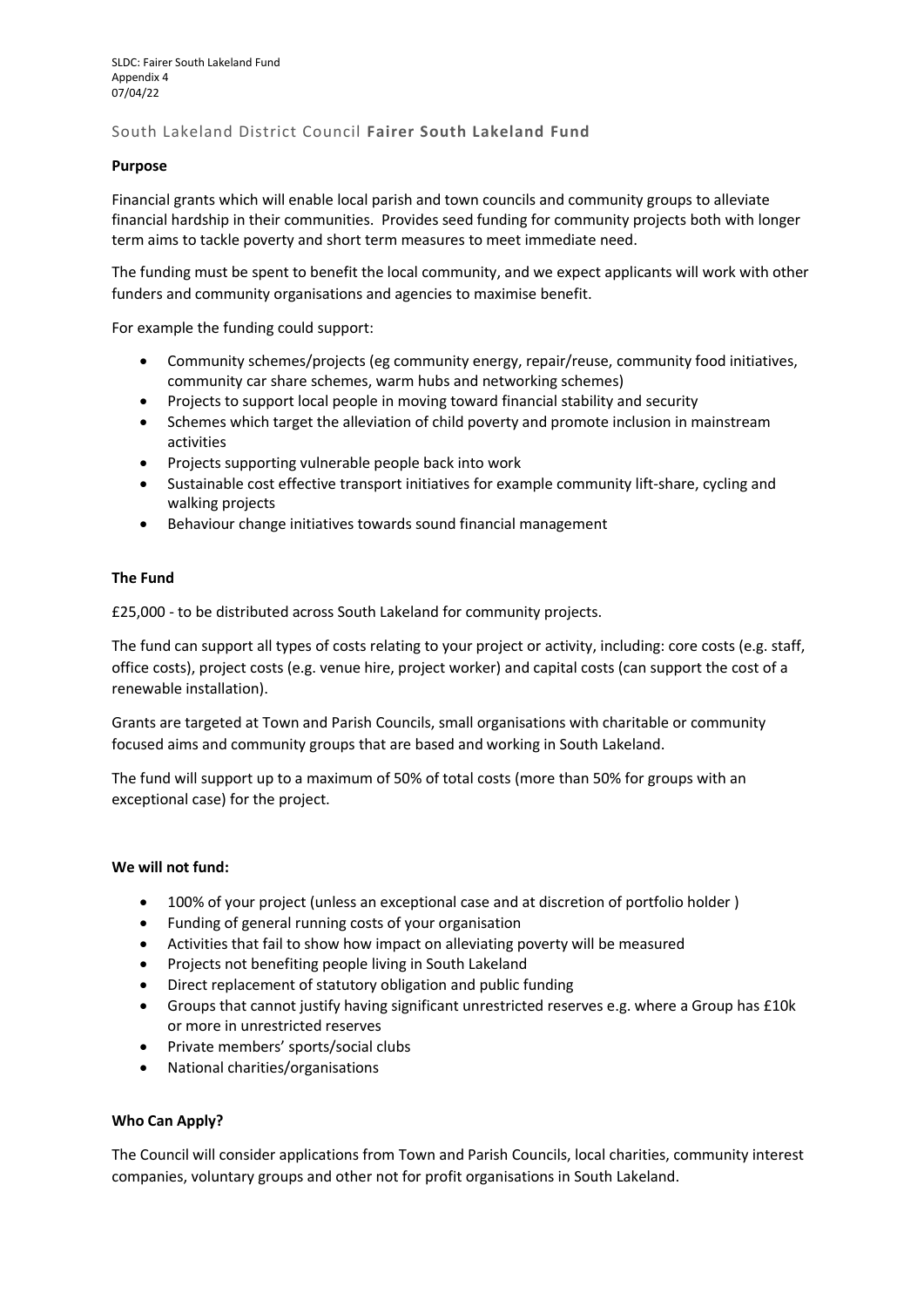#### **Minimum and maximum awards**

To ensure focus and impact, grants will be for a minimum of £500 and a maximum of £8,000 **(waivered in exceptional cases).**

### **Context**

On 6th October 2020 in South Lakeland's Full Council meeting a motion to declare a Poverty Emergency, signed by Councillor Suzie Pye, was carried:

*"I move that our Council pass a motion declaring a Poverty Emergency, and explore the feasibility of setting up a Poverty Truth Commission, working closely with our Morecambe Bay partners. This will aid our aim of tackling the root causes of poverty and inequalities, which is critical to the success of our Council Plan."* 

#### **Council Strategy:**

The Council Plan 2021 – 2026 has 4 priorities: Priority 3 is "Delivering a fairer South Lakeland".

Targets include:

- Halve the proportion of households in poverty and
- Eliminate child poverty.

Compared to many parts of Cumbria and Lancashire, South Lakeland is prosperous with relatively low levels of most types of deprivation.

This, however, masks some significant inequalities. Some of the key facts that illustrate this include:

- median house prices across South Lakeland are almost seven times the average annual household income and up to 12 times income in some parts of the district and there are around 4,000 households on the Social Housing Register
- 7.2% of households in South Lakeland have an annual household income of under £10,000 and 7% of children live in low-income households
- 13% of households are in fuel poverty driven both by low incomes and high heating costs in older, less well insulated homes
- there is major variation in life expectancy across the district, with men living 3.4 years longer and women living 4 years longer in the least deprived areas than the most deprived areas.

The Covid crisis has exposed vulnerabilities in South Lakeland's local economy. The visitor economy including accommodation, retail, food and drink, transport and visitor attractions has been badly hit.

This in turn has had an impact on the network of services; professional services, catering, building maintenance etc, which supports the visitor economy.

The longer term prognosis is unclear and a lot depends on changing holidaying habits and the balance between increased domestic tourism and reduced international tourism.

The full impact has yet to be felt as a lot of businesses have been in receipt of assistance through various grant regimes and the furlough scheme.

Although still the lowest in Cumbria and well below national and county averages, since the beginning of the pandemic, unemployment in South Lakeland has nearly doubled from 1.1% to 1.9% (and the proportion of the working age population receiving Universal Credit has risen from 6.8% to 7.8% (February 2022).